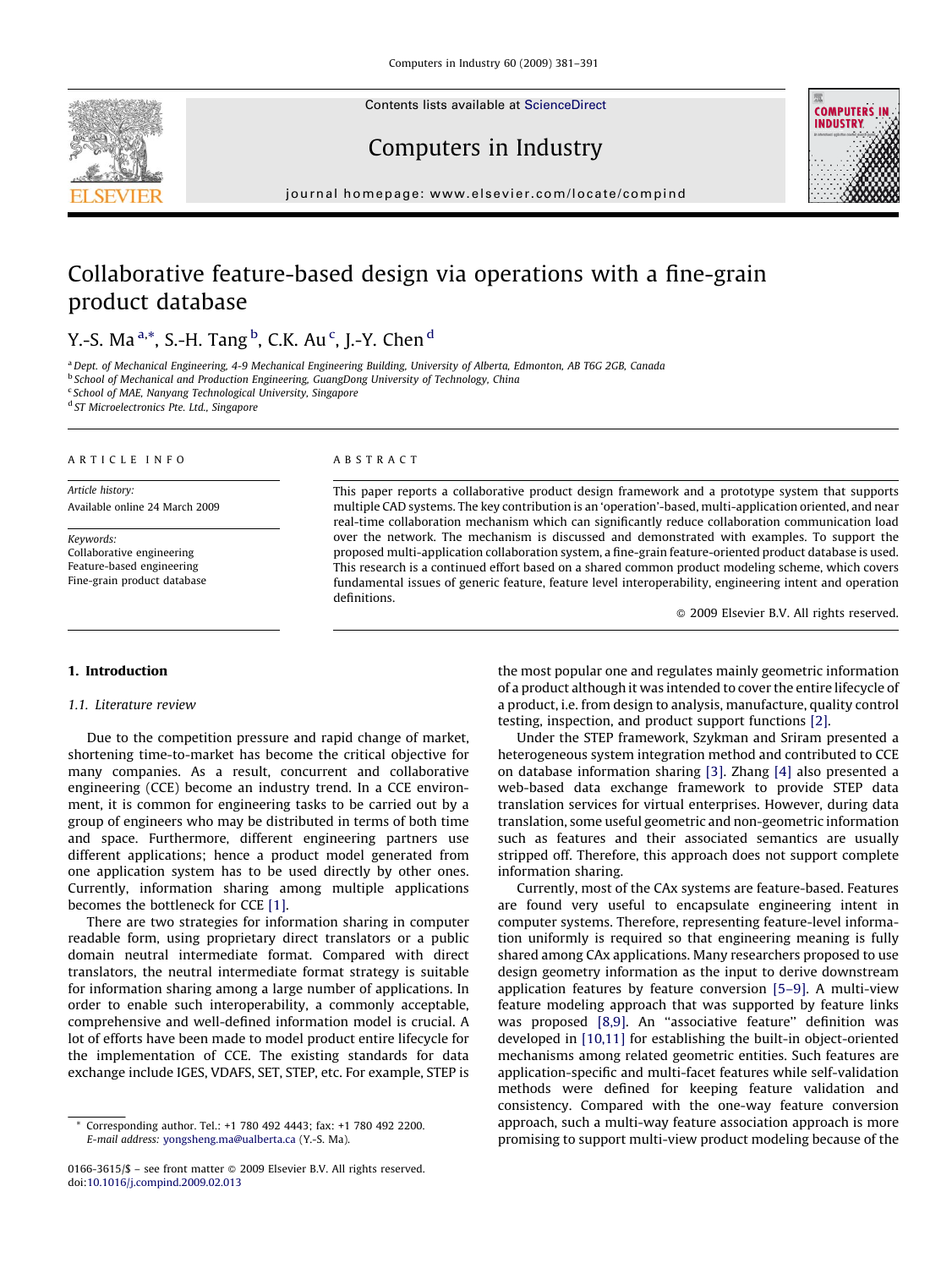To support collaborative design [\[14\]](#page-9-0) based on feature modeling, web-based systems were developed in a semantic modeling approach [\[15\]](#page-9-0). In some of them, enhanced multi-view feature models [\[9,16\]](#page-9-0) were adopted which can maintain feature semantics among CAx applications. Mechanisms for feature model validity and feature conversion are described. Li et al. [\[17\]](#page-9-0) presented a system to support feature-based design in distributed collaborative environment. The 'face-based' data structure in the client side can greatly reduce communication load between the server and client. A modeler-supported server provides feature modeling and feature validation functions in the server side. These efforts have illustrated that features can be used as the intermediate medium to express design and engineering modeling details with reduced transferring load across the network. Unfortunately, the interoperability issue was not addressed because different semantic schemes are used. For example, in [\[17\]](#page-9-0), Open CASCADE and Java development toolkit were used.

Another more generic approach is to make use the modern database technology. A database allows the handling of a large volume of data and is generic for reading, writing, updating and deleting operations. The database management system (DBMS) can ensure the security and transparency for the users of CAD data. Therefore, compared with the traditional file-based approach, databases are appropriate tools for information sharing among multiple applications.

Kim and Han [\[18\]](#page-9-0) described an interface (OpenDIS) between the geometric modeling kernel and the DBMS for the implementation of CAD system that uses the STEP database as the native storage. A prototype CAD system was implemented using the Open CASCADE geometric modeling kernel and ObjectStore. The STEP methodology was used for the database schema. However, currently, STEP files are very large in size and cannot fully support information for different CAx applications, particularly for feature-based applications; so directly using STEP format files as the network-based collaborative engineering medium is not satisfactory.

Other than research efforts, there also exist commercial efforts which can support CCE to some extent, such as CAD web portals developed by CAD/CAM-E Inc. [\[19\]](#page-9-0), OpenDXM by ProSTEP [\[20\]](#page-9-0). All these web portals are in fact operated by translator providers. During data translation, useful information such as features is not maintained. PDM/PLM solutions, such as Unigraphics' TeamCenter, Pro-E's Windchill can be basically categorized as a kind of filebased data management environments and cannot provide flexible information sharing with finer-grain levels of granularity. There is one commercial system, OneSpace by Cocreate [\[21\]](#page-9-0) currently offering some collaborative modeling capabilities. However, its modeling facilities are severely constrained by the modeler at the server SolidDesigner, and by the model format into which it converts all shared models [\[14\]](#page-9-0). Although a lot of research and development work have been done to enable CCE, the following problems still exist:

(1) Duplicated data and conflicts [[22](#page-9-0)]. Product and process information is often stored in file format, which means duplicated data and potential conflicts. In addition, files are not flexible enough to support the multi-view functions required by CCE applications. Furthermore, it is difficult to extract and manage useful information from distributed files. For example, multiple end-users or applications cannot synchronize definitions and modifications easily for the data stored in individual files.

(2) Information loss. As for geometrical information, although many existing systems claim to support CAD-neutral (e.g. STEP-based) data exchange, they lack feature level interoperability so far. Useful information such as features is often stripped off during data exporting and importing. Therefore complete information sharing has not been achieved.

Therefore, the research work presented in this paper, that is to achieve feature level information sharing among multiple applications with a feature-oriented product database support, can be justified. This paper has seven sections. After this introduction, Section 2 gives a description of a comprehensive and neutral product model definition of an entire product model and related integration interfaces. Section [3](#page-2-0) introduces the proposed method to synchronize multiple application systems via feature-based operations. Section [4](#page-4-0) describes interactions between the engineering applications and the product database while Section [5](#page-4-0) briefly introduces the whole system architecture. Section [6](#page-6-0) demonstrates the prototyped system with cases. Section [7](#page-9-0) draws conclusions.

# 2. A comprehensive and neutral product model

# 2.1. Information integration infrastructure

To achieve information integration, a four-layer infrastructure was proposed in [\[23\]](#page-9-0) consisting of application, information, representation and physical model layers. In the application layer, different feature-based functional application interfaces and procedures, e.g. design, tooling, manufacturing, are represented as sub-modules; they need to be developed according to applicationspecific requirements.

Next, the information layer contains four components again. (1) The first component is a meta-product model, named as entire product model (EPM). The EPM component describes information dependencies across applications, and contains the domain classification ontology and metadata. It also contains assembly-part models, product geometry and topology, and the related attributes. (2) The second component in this layer is the 'unified feature' [\[12\]](#page-9-0) which provides a generic modeling framework for different application feature modeling by giving a set of generic feature templates. Although different applications define features in different ways, their features can be fully represented with a set of common types of data entities in the categories of geometry, topology, dimensions, tolerances, constraints and parameters, etc. In addition, different application features refer to the same master product geometry. (3) The third is the application feature component. Detailed feature objects are organized by different sub-application models, or specific application views for the product development processes. (4) The last but not least, is the EXPRESS specification component which offers the formal definitions of information modeling structures, graphical interfacing specifications for the EPM, the unified feature model and the application sub-models [\[24\].](#page-9-0) This component is useful for future application integration reference and protocol implementation.

Then, in the representation layer, for implementation, the EXPRESS-defined information models need to be mapped to database schema for data storage, programming data structures like 'workform' format, and neutral content format for data communication.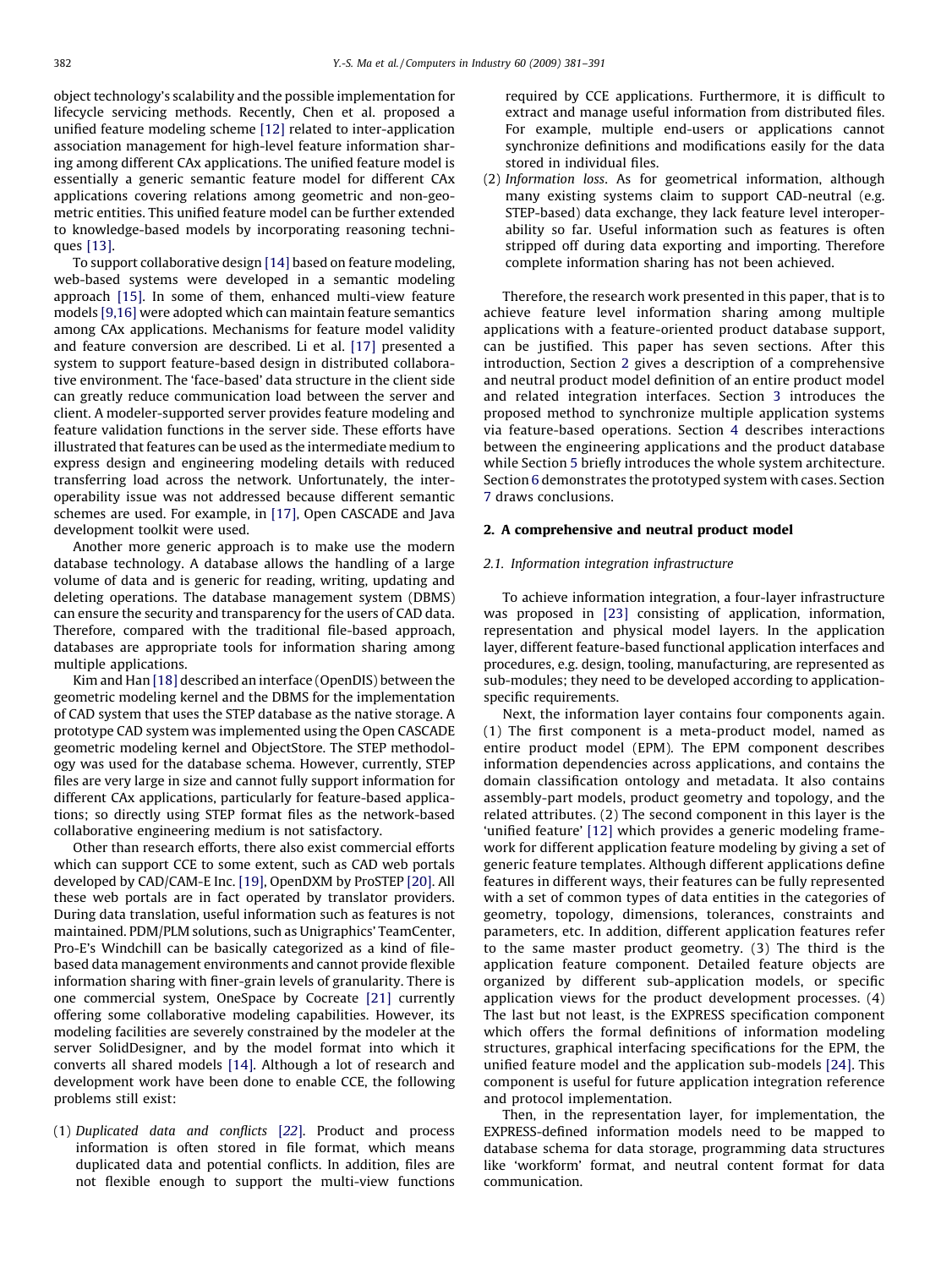<span id="page-2-0"></span>Finally, in the physical layer, a network-oriented database provides a repository of information entities, e.g. geometrical entity data, feature properties and others objects' data. In the database, all kinds of information are stored as data elements across database tables. Such an open yet neutral data structure makes the information sharing natural, flexible and with different levels of granularity.

#### 2.2. Generic feature model

From the application point of view, it is essential that each feature type has a well-defined meaning or well defined semantics. However, to address feature-level interoperability, feature definition in an 'open' and neutral format is important. Here 'open' format means the generic definition of features allow different instances of user-defined feature types to be incorporated into the working collaboration framework either automatically or interactively with minimum mapping effort. The generic feature class introduced in [\[23\]](#page-9-0) offers the structured description of all common properties and methods of application feature types. Such properties include feature shape representation with parameters, constraint types, reference mechanisms and validity methods. This generic feature model also provides a template for application-specific feature definitions.

# 2.3. Co-existence of different application features in geometry representation

The unified feature model allows different applications to define different features, even though there could be physically overlapping in space or volume [\[25\]](#page-9-0). They are associated to the same master product model via a cellular model of geometry representation. A cellular model represents a part as a connected set of volumetric quasi-disjoint cells [\[26\].](#page-9-0) By cellular decomposition of space, cells are never volumetrically overlapped. As each cell lies either entirely inside or outside a shaped cell, a cell can be used to construct multiple features. A feature shape can be represented explicitly as one cell or a set of related cells in the part. Explicitly maintained feature shapes in the product model make feature association and reference persistent in application implementation.

# 3. A method to synchronize multiple application systems via feature-based operations

For developing a collaborative engineering platform, one of the major issues is engineering data sharing/exchange. For example, the sharing/exchange process in a collaborative CAx platform should be dynamic, consistent and able to support various CAx systems. In this interoperability issue, the key challenge is modeling the interactions among functions of different systems. In short, a synchronous and dynamic functional interoperability is needed for a collaborative CAx platform. However, owing to the large sizes of 3D geometry files, data transmission among different CAx applications through the Internet is very time-consuming and unreliable. Although incremental data file transfer is an alternative way to reduce the network-load where only the modifications instead of the whole CAD model are transferred incrementally during collaboration, but even the first-time downloading is still a very time-consuming task. To the best knowledge of the authors, there is no reported research that can meet the feature-level interoperability requirements. In this research, a new method, based on feature operations, is proposed to address the issue.

# 3.1. A premise

The parametric feature technology is one of the core technologies in the current CAD/CAM systems. Engineering patterns are defined as templates that are associated with dimensions, constraints, attributes and are geometrically represented by a set of entities and controlling parameters. In the past three decades, parametric feature modeling has been proved to be effective to support many kinds of design strategies (e.g. top-down or bottomup, etc.) and approaches (e.g. initial design, resembling design and variant design, etc.). In addition, it can capture the engineering information and maintain flexible models.

The proposed method is an extension of the parametric feature modeling technology, but there is a premise. A set of commonly used neutral features can be achieved in equivalent forms with different application systems by mapping, grouping, combination, or manipulating existing predefined feature types explicitly. Let us first discuss about the soundness of this premise. As reported in Chen et al. [\[27\],](#page-9-0) to simplify and verify this premise, some basic form features were selected. By comparing some popular commercial CAD software tools such as Unigraphics, Pro/E, Catia and SolidWorks and the design form features defined in STEP [\[2\]](#page-9-0), it can be concluded that their form features can be defined by using another commercially available feature scheme.

Here, sketch feature needs to be explained. Strictly speaking, a sketching module is a tool that provides convenient means to define and create a feature. A sketch is not a form feature in fact. A sketch includes the attached plane and a two-dimensional boundary. By sketching a contour of the desired feature, the designer defines the topology of the feature by its edges and vertices. Then by constraining the sketch, some information, such as position, orientation of the desired feature is defined. Thus the sketch is a special feature that contains information of the resulted form feature it creates. Sketching function has been employed by most current commercial CAD systems as a tool to create form feature. So 'sketch' is selected as a basic feature to support the proposed method for data sharing/exchange.

# 3.2. The concept of operation

An operation is defined as a set of associated commands (or methods), which are responsible for the functions and manipulations of a commonly acceptable or equivalent set of feature entities among multiple engineering application packages. This set of commands is usually feature-based and can be directly used to support the interfaces of the central databases with different feature-based systems. Hence, by identifying a generic functional processing object type named as operation, different feature level properties and processes can be standardized and manipulated with generic methods such that they can be commonly supported by object technology within individual engineering application systems. The implementation of operation class and its applications have been reported in [\[27\].](#page-9-0) In essence, the interpretation of such commands would be dynamically associated with the specific feature functions defined within the interfacing application system. Therefore, the standardization of operations that are supported by different systems is the critical condition if this approach is to be adopted in real implementation.

# 3.3. Data type definition for operations

Supporting operations is a basic requirement for the generic feature definition. It is also important for the manipulations of the associative feature model, especially for distributed collaboration system implementation over the web because the communication load between distributed client and database server can be reduced significantly in comparison to communication with lower level geometric data.

Operation definition is represented as a generic and concise object type in EXPRESS-G as shown in [Fig. 1.](#page-3-0) An operation entity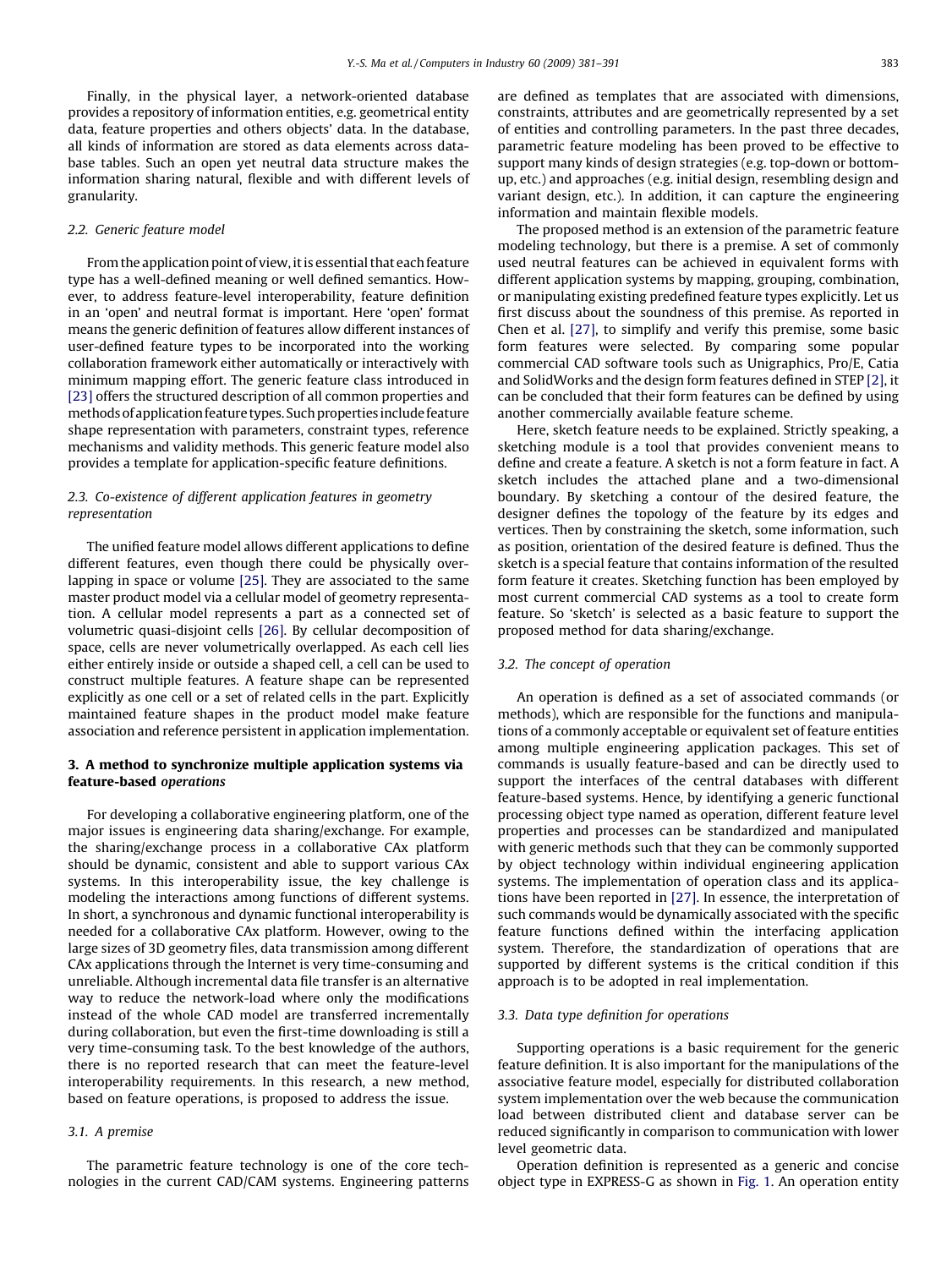<span id="page-3-0"></span>

Fig. 1. Operation definition.

has its name and ID. An attribute named time stamp is used to record time sequence during a collaboration session. An operation records the entities to be created or modified in an operation\_entity\_list. In the referenced\_entity\_list, entities that are related to a particular operation are recorded. For example, when an operation that re-constrains a feature with reference to an element of another feature is sent, the old and new constrained\_entities and referenced\_entities are recorded in the referenced\_entity\_list such that the application, which receives this operation, can easily match the corresponding entities in its application. Such matched entities in the receiving application are recorded in the target\_entity\_list, which is used for model update according to the operation. An operation\_rational specifies what kind of action the operation will do to the operation entity, e.g. for feature-related operation, *operation* rational attribute specifies the actions such as add, delete or modify. Operations can be flexible in record size according to different synchronization intervals and could be nested.

As categorized by [\[27\],](#page-9-0) operations have two types, namely geometry- and non-geometry-related operations. The geometryrelated operations can be further classified into feature-related and low-level operations according to the entities that they manipulate. The low-level operations are to create or to modify low-level entities, such as points, lines and faces. The feature-related operations (feature operation) include instantiating a feature or modifying a feature. Non-geometry related operation could be divided into ''auxiliary'' and ''additional'' operations. ''Auxiliary'' operations are mainly to facilitate the designer in geometric modeling but do not affect the geometric shapes, such as layer management and view manipulation. Other non-geometric operations can be classified into ''additional'' group, such as those related to file management.

Note that the time stamp in each operation has a set of timebased attributes to record the sequence of the confirmed decisions made upon the generation of each operation (e.g. when the user confirms by clicking 'save' or 'update database') after its contents are delivered, verified and executed. Operation records are also stored into the product model database with their references associated to the operation ID, target features, referenced entities, parameters, etc., together with their sequences. Therefore, generally, product model can be regenerated from time to time by running through the operations recorded, and if necessary, operations can be rolled back and forth if milestones or stop points are inserted so that more flexibility or variations for engineering activities can be supported. Clearly, within the product database, features are static in nature recording the existing model entities, relations, constraints while operations are sequential and time based. By cycling the associated operations of any feature, its construction history can be traced for verification or future auditing purpose.

# 3.4. Generic feature-based collaborative engineering with the operation concept

As illustrated in [Fig. 2](#page-4-0)(a), a traditional CAD system consists of several layers, such as data repository file, runtime database, modeling kernel, application functions and CAD modular applications. The modeling kernel deals with the low-level geometric data and mainly takes charge of creating, maintaining and displaying the geometric model. It provides basic functions for the application layer to access the database and data repository (usually in the form of files). The modular application layer is an intermediate layer which provides functional interfaces and controls the sessions. It acts as a bridge that connects the user functions to the lower level generic application functions and further to the modeling kernel. This layer enables a series of User Interface (UI) functions for the designer to input the design data and design intent into the CAD system. According to the design intent, the designer chooses a group of operations, such as creating a part. The application layer extracts the information of the UI functions and calls one or more functions provided by lower level sub-systems, such as the generic application module and the modeling kernel. During this process, the design data and knowledge are converted and embedded into the lower level CAD data and stored in the repository via the modeling kernel. According to the input, the modeling kernel modifies the geometric model and updates the display. So far, majority of such repositories are based on part and assembly files instead of scalable neutral databases.

Now, a new collaborative engineering mechanism is suggested here by introducing operations into the information flows. Operations supported by a CAx system act as interfacing message carriers for the user to access the system data and functions as illustrated in [Fig. 2\(](#page-4-0)b). An engineer uses Graphical User Interfaces of the given CAx system and generates operations incrementally to design, plan, reprocess and evaluate his work on top of the featurebased product model [\[23\].](#page-9-0) Take a typical design process as an example. The designer converts the design concepts and rules into a group of incremental operations; and then through these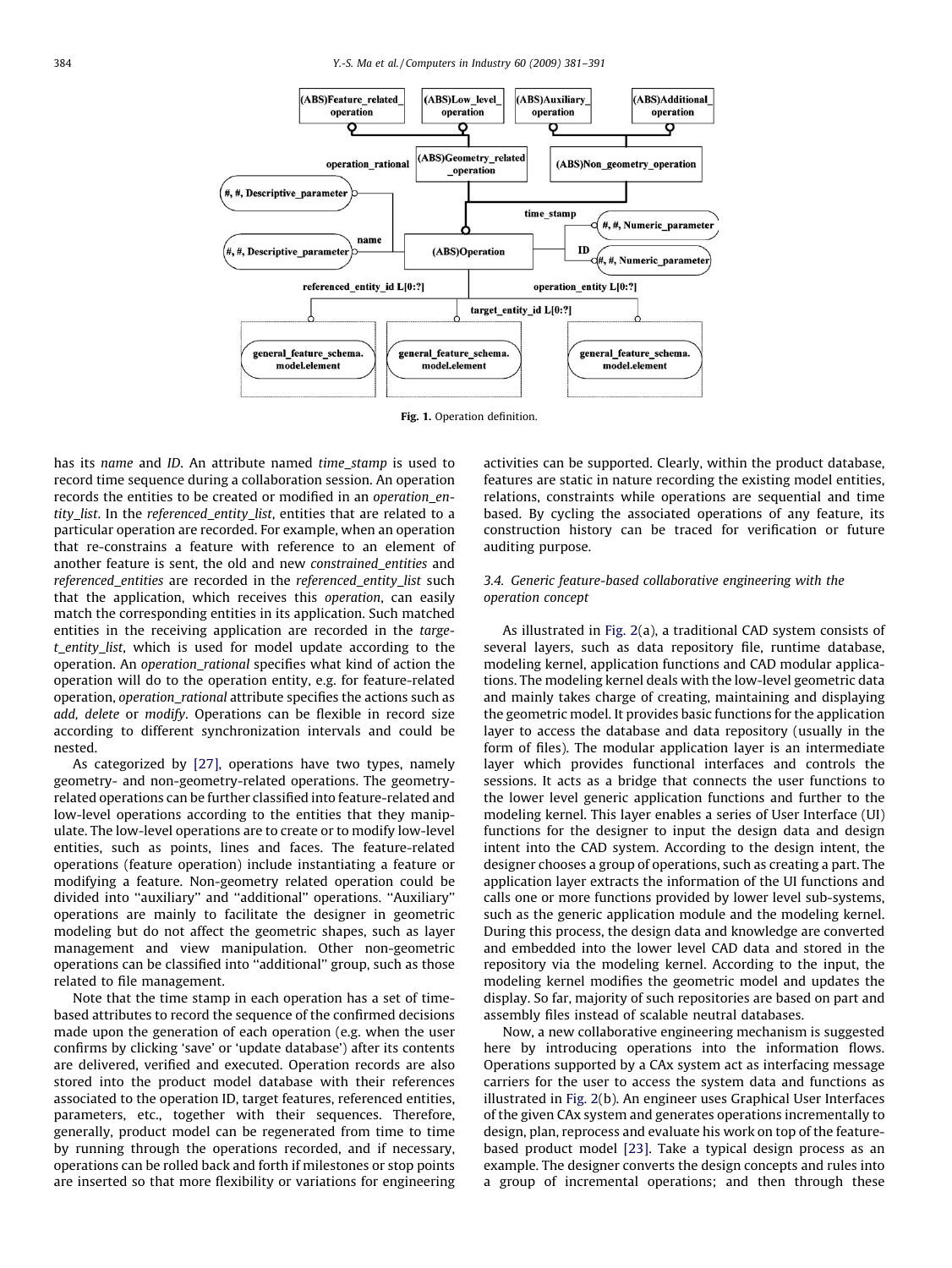<span id="page-4-0"></span>

Fig. 2. Schematic comparison of traditional and proposed CAx structures.

operations, the design data and design intent can be created and consistently maintained by a Web-based product model database system without the tedious system-specific feature definitions. Such a 'plug and play' protocol is based on a common set of operations required for the functionality of the related engineering processes.

If all the CAx systems can interact with a set of standardized neutral operations, then the feature level interoperability can be expected. [Fig. 3](#page-5-0) shows the virtual mapping method between a system-specific feature command scheme and a standardized operations-based scheme. Note that the corresponding mapping tools between the specific CAx system and the neutral and generic feature system have to be developed and made available automatically upon legitimate requests across the network by the web service mechanism. In addition, such operations can generate and manipulate even higher level information than features, such as product meta-data and semantics embedded in engineering modeling processes. The communication language which consists of operations, reference entities and other associated parameter values can be defined as a high level 'feature markup language' (FML) and used for information transfer between the specific CAx client and the neutral server databases.

# 4. Interactions between engineering applications and the fine-grain product database

Once the standardized operations become the acceptable communication vehicle with an agreed vocabulary collectively to support the incremental changes sent to the product repository, the interaction methods between CAx systems and the database can be developed. Here, the 'fine-grain' product database needs some elaboration. In informatics, grain size is a concept of accessible object level that the end user or developer can make use of for the required inquiries and manipulations. In the context of collaborative system, the grain size of interoperability refers to the neutral and abstract level of information entities that can be accessed via common interfaces. As to the collaborative engineering platform, the informatics grain size indicates the level of flexibility of manipulation and information sharing in the collaboration sessions. In the current available commercial CAx systems, the grain size of interoperability is at the part file level and for geometric entities only attributing to some geometry exchange standards, such as IGES and STEP. A fine-grain product model was proposed in [\[23,25\]](#page-9-0) because in the proposed system design, all the CAD entities, including geometrical and nongeometrical ones, are extracted and stored into a generic product database. Since the accessibility to all levels of entities, from points, edges, faces, to slides and features is expected to be possible, hence the proposed approach is 'fine-grain' for the product repository. Here, the 'fine-grain' entities refer to the neutrally accessible objects that can be manipulated.

Operations are dynamically created relating to the stages of the end user's activities. It is mapped into standard methods related to generic features as well as the sequence of executions. The results generated are converted into static features and other low level geometric and non-geometric entities. Using operations provides a dynamic collaboration mechanism for users to cooperate on a single product model via different CAx interfaces and rolled back and forth easily. Operations enable engineering activities to be 'saved' incrementally and allow such activities continued anywhere and anytime. This mechanism provides the means of capturing the user's design sequences and making the featurebased engineering activities valid in a very effective manner. [Fig. 4](#page-5-0) illustrates the interactions between the cooperating CAx and CAD systems and the network-based product model database. This interaction method is supportive to the generic feature representation schema described in [\[25\]](#page-9-0), and the feature representation in database as reported in [\[23\]](#page-9-0).

# 5. System architecture

As shown in [Fig. 4,](#page-5-0) the proposed repository system adopts a client–server architecture. The functional servers include a web server, an application object server and a feature object server to provide different functionalities. In the following section, the roles of these functional servers are described briefly. For more detailed information, refer to [\[28\].](#page-9-0)

# 5.1. Web server

The web server contains a collaboration manager, security manager and session manager. Collaboration manager provides two kinds of accesses for multiple users, namely, ''HTTP'' access through MDAI (multi-view data access interface) by adopting ASP (active server pages) and direct socket-based access. It can support data check-in and check-out by multiple users through the web; it also supports socket-based collaboration among multiple users. The security manager is used to check whether the user has the right to access the product model data and what kind of access right he may have. Users are classified into several groups. Each group has different access rights. Such management data are stored in the database. When a user signs in through collaboration manager by his user name and password, the security manager will check the user's information stored in the database. Then according to the role of the users, e.g. product designer, tooling designer, process planner, or CAE analyzer, selective views of the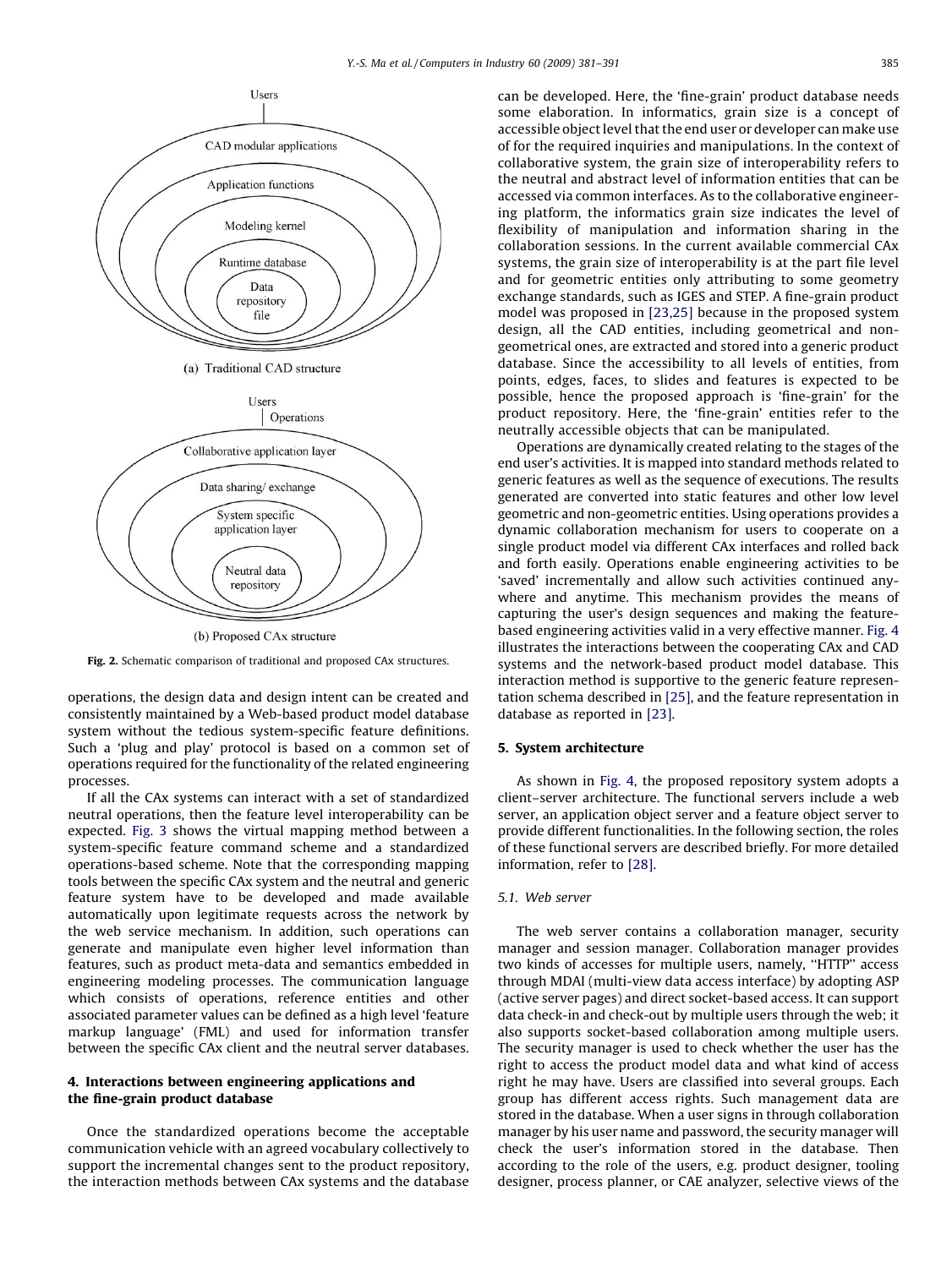<span id="page-5-0"></span>

Fig. 3. Virtual feature mapping mechanisms.

product model data will be provided for the user [\[29\].](#page-9-0) The session manager is responsible for controlling concurrent access by multiple users of the same data, and controls concurrent access of product data.

# 5.2. Application object server

The application object server provides categorized information services (e.g. design or manufacturing applications) for different



Fig. 4. System architecture.

users such that users can interactively carry out feature-based operations via generic user interfaces (to be developed) with the support of the dedicated views by a product model manager. The product model manager is responsible for managing different application views as an integrated product information model and maintaining the information consistency in the product level.

# 5.3. Feature object server

The product information model includes different feature models with feature level constraints, inter-application constraints and the underlying solid models (via cellular models). The feature object server maintains different application feature libraries and therefore can provide feature object methods for application packages. To maintain the meaning of a feature during feature modeling operations, such as adding, deleting and modifying features, the feature manager calls the constraint solver and the geometrical modeler to create/update all feature instances based on those feature creation/manipulation functions and constraint solving functions defined in application-specific feature class. The constraint solver can check the validation of all constraints, which are part of the feature definition. The geometrical modeler here is used also to validate feature geometry.

#### 5.4. Database server

The database server provides physical storage for all kinds of data including product model data, security management data and so on. Within the database, geometrical data and features for different applications are stored as data elements across tables. Database manager can provide data manipulation functions (e.g. save, restore and validate functions) with the help of geometrical modeler. These functions are used to organize information for different application views according to users' requirements.

#### 5.5. Geometrical modeler

In the proposed system, a solid modeler has been tightly integrated into the repository server with interfaces to the feature object server and database server. It provides all the geometry-related services such as creating and modifying geometrical entities [\[25\].](#page-9-0)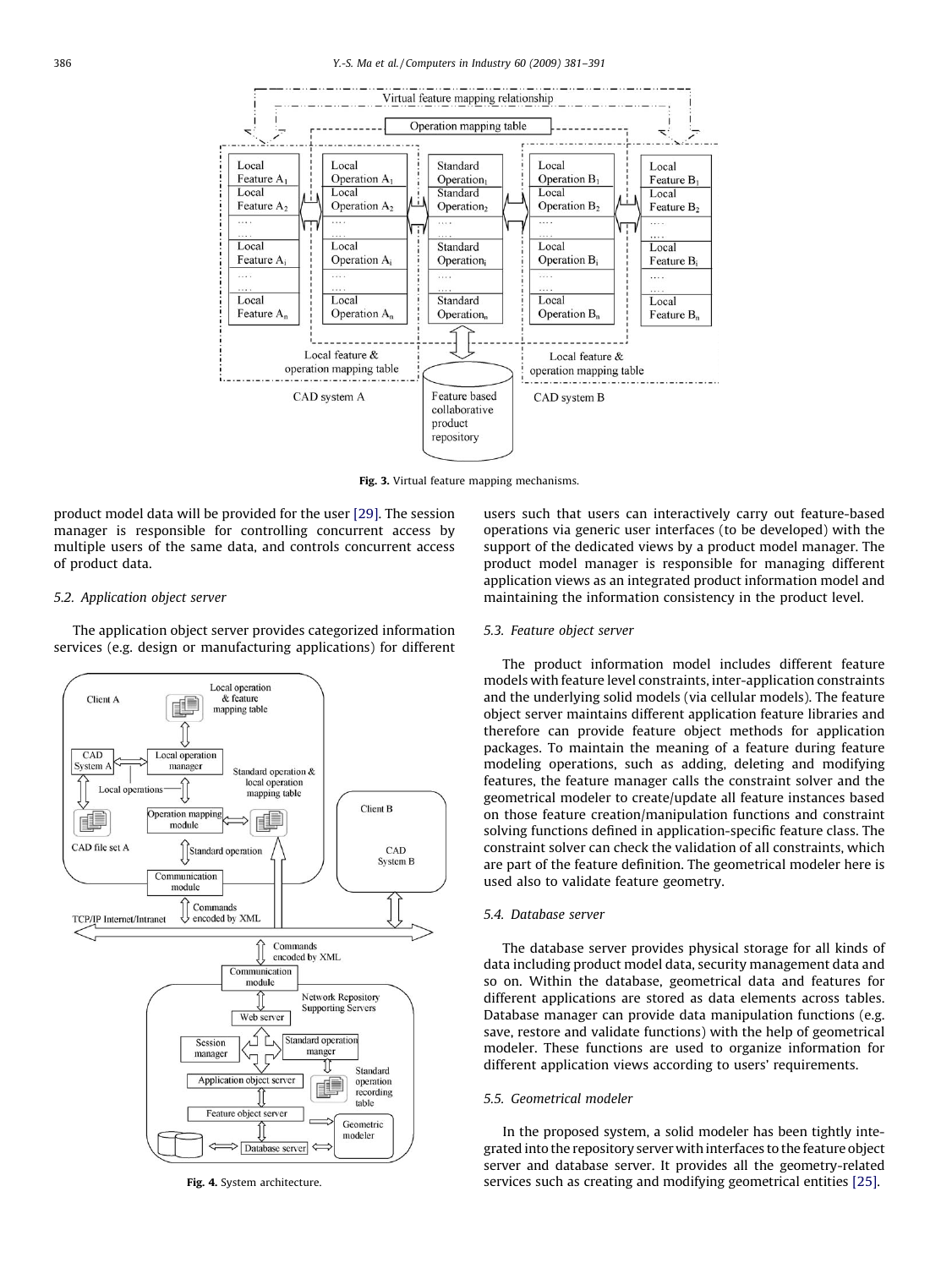# <span id="page-6-0"></span>5.6. Information flow

In the proposed system, when a user wants to check-in or checkout product information, he can access through ASP. Then, the securitymanager, by connecting to the databasemanager, will check the user information stored in database, and decide whether the user has an access right, what kind of access right he has, and what kind of information (application-specific view) he wants. Finally, he can check-in or check-out product information. If multiple users want to collaboratively design a product, the participants have to register first with the collaboration manager. After security checking, a new session is established according to the user's profile. Similarly, multiple users can collaboratively work on the product through the application object server where the product manager plays the role of the information broker. During modeling collaboration, featurelevel operations are communicated in most cases so the communication load among distributed clients and server is minimized. The application object server, through product model manager, consistently manages product information in the server side. After each feature operation, such as insertion, modification and deletion, the geometrical modeler will be called to process and validate the feature geometry. The feature manager will also call constraints solver to check all the involved constraints (intra-application constraints and inter-application constraints) to validate the feature model. Finally, the finished product model can be stored into the database by the database manager.

#### 6. Prototype system implementation

To prove the practical effectiveness of this operation-based collaborative engineering mechanism, preliminary prototyping efforts have been carried out. The first question to be answered is whether there is a set of mutual-equivalent features between two different CAx systems?

#### 6.1. Feature-based modeling with operations

To address the above question, a client server testing environment has been set up. The database server is connected to two client workstations. Two different client CAD systems are installed respectively, one is UGS NX v.2 and the other is SolidWorks 2004. A set of equivalent features have been identified and implemented into the operation data structures with the required mutual agreeable parameter structures. Fig. 5 shows a partial feature mapping table where equivalent features are paired between UGS NX and SolidWorks. [Fig. 6](#page-7-0) illustrates the detailed operation steps involved to construct a real industrial model. These operations have been implemented, and the modeling steps can be collaboratively executed or generated by any client who has the editing control [\[27\]](#page-9-0). The switching of editing control is also tested.

#### 6.2. Feature-oriented database

In the prototyped system, the feature-oriented product database has been established on the basis of database schemas described [\[23\]](#page-9-0). For the database server, ORACLE 9i, an objectrelational database solution has been adopted [\[30\]](#page-9-0). Product information includes geometrical entities, features (with parameters and constraints) and other information. High-level feature information connects with low-level geometrical data with the help of intermediate reference layer (feature labels). The use of database makes information sharing among multiple applications possible with great flexibility and granularity. Eventually, the proposed repository system is aimed to support highly intelligent reasoning for engineering decision making [\[31\]](#page-9-0). [Fig. 7](#page-8-0) shows a portion of the geometrical data (faces) stored in the database,



Fig. 5. Partial operation mapping table between unigraphics and solid works.

which belongs to a part fix\_jaw. [Fig. 8](#page-8-0) lists all the design features of part fix\_jaw. In the prototyped system, a database manager (DB manager) has been implemented to be responsible for reorganizing data elements stored in different database tables for different applications, such that the proposed system is multi-view supported. Generic save() and restore() functions have been developed [\[25\]](#page-9-0) in order to manage feature information, geometrical data and operations. DB manager is connected with database server via OCCI (Oracle C++ call interface). OCCI is an API that provides C++ application access to data in an Oracle database. OCCI enables C++ programmers to utilize the full range of Oracle database operations, including SQL statement processing and object manipulation [\[30\].](#page-9-0)

#### 6.3. Web-based multi-client collaboration

In the prototype system, collaboration among two clients participating in a product design session has been tested. Both the clients are first registered in the session manager after security checking, then the collaborative design can be started by specifying product related domain information. Two design views and one manufacturing view participated in the design of fix\_jaw, a part which belongs to a clamping vise product. As shown in [Fig. 8](#page-8-0), in the design view, the part fix\_jaw constains seven features which are an extrusion, a wedge\_cut, a slot, two counter\_bore\_holes and two simple\_holes.

During collaboration process, only one system is allowed to edit by managing the process lock attribute. In the edit view, after each modeling operation, it will send feature operation instead of entire file to the server side. Note, in real application, the interval of two continuous operations can be flexibly determined in a batch of commands manner. [Fig. 9](#page-8-0) is a manually captured screen with an interactive viewer window showing the existing part loaded in the application and the sending operation control buttons from the edit view after adding two simple\_hole features. In real situation,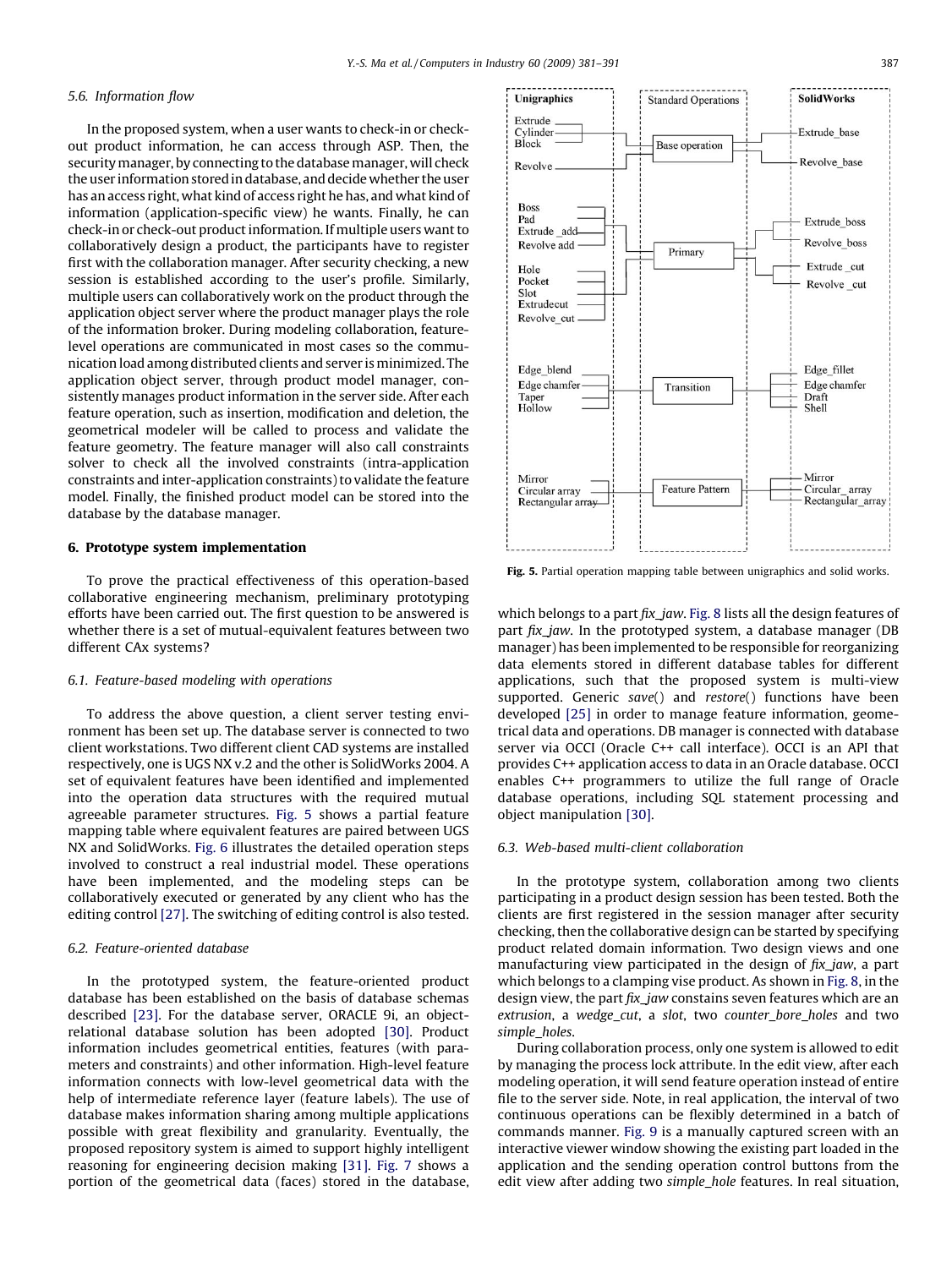<span id="page-7-0"></span>

Fig. 6. An example modeling process by operations.

the sending process is automated transparently. In this case, the size of the feature operation file is only 4.07 kB, while the size of the whole part file is 28.4 kB. In real applications, the local part files can be huge depending on the complexity of geometry. Clearly, by sending feature operations instead of the complete CAD files or STEP files, the communication load between server and distributed clients can be reduced significantly.

Theoretically, upon receiving a feature operation, product manager in the server side re-evaluate the feature model using a constraint solver (partially developed) and keep a consistent runtime product model in the server side. According to the domain of the participants, different server actions will be executed. After the current set of feature operations being sent through network to the server side; then, the server side will validate the feature model. For those who have the same application domain with the current edit client, after the validation, the newly updated feature models will be sent to them and the corresponding views updated.

In the fix\_jaw design example, after receiving the feature operation, the server side creates the two simple\_holes according to their constraints and parameters (for details, please refer to [\[25\]\)](#page-9-0); then update the design view; finally, this view can evaluate and update the feature model. The result after model evaluation is the same as shown in [Fig. 9](#page-8-0).

For a client workstation which has different applications, the product manager first call the current application packages to reevaluate the view. This kind of model evaluation contains two actions. If only 'modify feature operation' is being processed, the corresponding application view will try to automatically propagate the changes by solving inter-application constraints and local constraints of the corresponding view. If automatic model re-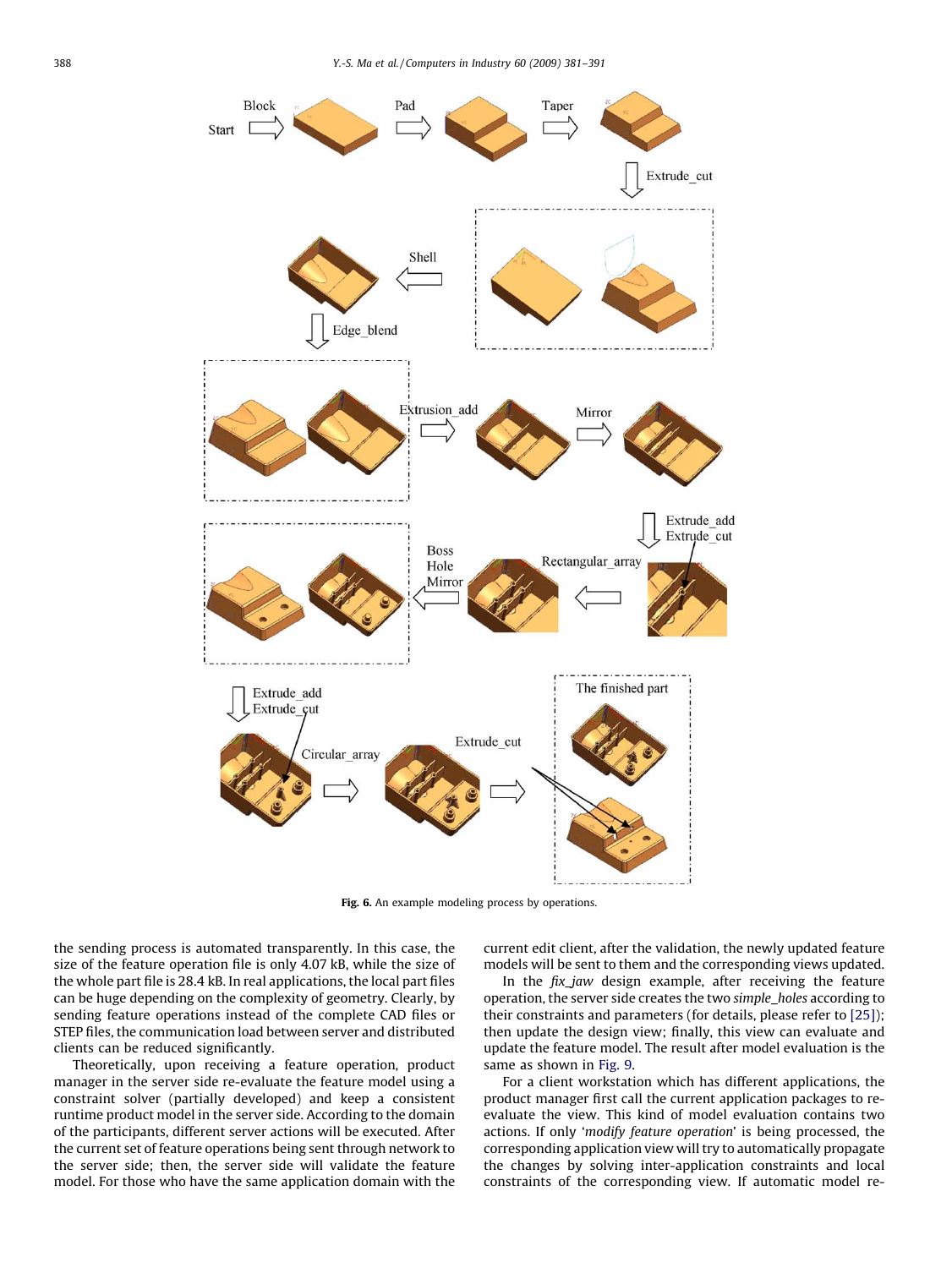<span id="page-8-0"></span>

| <b>± Oracle SQL*Plus</b>      |          |                       |          |                       |                  | $-10x$       |
|-------------------------------|----------|-----------------------|----------|-----------------------|------------------|--------------|
| File Edit Search Options Help |          |                       |          |                       |                  |              |
| fix jaw                       | 8        | 8                     | 271      | 35                    | 7                | 8            |
| <b>fix jaw</b>                | 0        | 9                     | 272      | 37                    | 8                | 0            |
| <b>fix jaw</b>                | Ñ        | 10                    | 273      | 39                    | 9                | 0            |
| <b>fix jaw</b>                |          | 11                    | 254      | 41                    | 18               | 8            |
| fix_jaw                       | A        | 12                    | 255      | 43                    | 11               | 8            |
| <b>fix jaw</b>                |          | 13                    | 274      | 44                    | 12               | 0            |
| fix jaw                       | ß        | 14                    | 256      | 45                    | 13               | 0            |
| fix jaw                       | A        | 15                    | 257      | 46                    | 14               | 1            |
| <b>fix jaw</b>                | ß        | 16                    | 257      | 48                    | 15               | 1            |
| W<br>fix jaw                  | Ø        | 17                    | 258      | 50                    | 16               | 1            |
| PART ID                       |          | SOLID ID NEXT FACE ID | PLANE_ID | $L00P$ <sub>_ID</sub> | FACE ID          | <b>SENSE</b> |
| fix_jaw                       | ø        | 18                    | 259      | 51                    | 17               | 8            |
| <b>fix jaw</b>                | 0        | 19                    | 268      | 52                    | 18               | 8            |
| fix_jaw                       | A        | 20                    | 261      | 53                    | 19               | 0            |
| fix jaw                       | Й        | 21                    | 262      | 54                    | 28               | 1            |
| <b>fix jaw</b>                | A        | 22                    | 263      | 55                    | 21               | 1            |
| <b>fix jaw</b>                | G        | 23                    | 263      | 57                    | 22               | $\mathbf{1}$ |
| <b>fix jaw</b>                | Ø        | 24                    | 264      | 59                    | 23               | 1            |
| <b>fix jaw</b>                | ß        | 25                    | 265      | 68                    | 24               | 1            |
| <b>fix jaw</b>                | A        | 26                    | 266      | 65                    | 25               | 1            |
| fix jaw                       | Ø        | $\theta$              | 267      | 66                    | 26               | 0            |
| fix_jaw                       | A        | 5                     | 269      | 29                    | $\mathbf{I}_{4}$ | a            |
| PART ID                       |          | SOLID ID NEXT FACE ID | PLANE_ID | $L00P$ _ID            | <b>FACE ID</b>   | <b>SENSE</b> |
| <b>fix jaw</b>                | g        | 6                     | 253      | 31                    | 5                | 8            |
| <b>fix jaw</b>                | <b>G</b> | 4                     | 268      | 27                    | 3                | ø            |
| 24 rows selected.             |          |                       |          |                       |                  |              |
| $SQL$ >                       |          |                       |          |                       |                  |              |
| $\left  \cdot \right $        |          |                       |          |                       |                  |              |

Fig. 7. Partial geometric data stored in database.

| <b>± Dracle SQL*Plus</b>      |                                                 |                                                                              |                      | $  $ $\Box$   $\times$ |
|-------------------------------|-------------------------------------------------|------------------------------------------------------------------------------|----------------------|------------------------|
| File Edit Search Options Help |                                                 |                                                                              |                      |                        |
| SOL> disconn                  |                                                 |                                                                              |                      |                        |
|                               |                                                 | Disconnected from Oracle9i Enterprise Edition Release 9.8.1.1.1 - Production |                      |                        |
| With the Partitioning option  |                                                 |                                                                              |                      |                        |
|                               | JServer Release 9.0.1.1.1 - Production          |                                                                              |                      |                        |
|                               | SQL> conn project/keke1204@cadcam mehpnts03     |                                                                              |                      |                        |
| Connected.                    |                                                 |                                                                              |                      |                        |
|                               | SQL> select * from part where part id='fix jaw' |                                                                              |                      |                        |
| $\overline{2}$                |                                                 |                                                                              |                      |                        |
|                               | hì                                              |                                                                              |                      |                        |
| PART ID                       |                                                 | SOLID_ID FEATURE ID FEATURE NAME                                             | OWNER ID FEATURETYPE |                        |
| fix jaw                       |                                                 | 356 wedgecut0                                                                |                      |                        |
| <b>fix jaw</b>                |                                                 | $357$ slotß                                                                  |                      | $\mathbf{g}$           |
| <b>fix jaw</b>                |                                                 | 358 counter bore hole8                                                       |                      | 18                     |
| fix jaw                       |                                                 | 355 extrusion@                                                               |                      | $\mathbf{R}$           |
| fix jaw                       |                                                 | 359 counter bore hole1                                                       |                      | 18                     |
| fix jaw                       |                                                 | 360 simple hole0                                                             |                      | $\overline{2}$         |
| fix jaw                       | a                                               | 361 simple hole1                                                             | $\mathbf{g}$         | $\overline{2}$         |
| 7 rows selected.              |                                                 |                                                                              |                      |                        |
| SQL                           |                                                 |                                                                              |                      |                        |
| $\left  \cdot \right $        |                                                 |                                                                              |                      |                        |

Fig. 8. The feature list of fix\_jaw part.

evaluation is not successful due to constraint conflicts (or the view does not exist), the product manager will require the client to open the both views in the client side by downloading the entire file from the server side. Fig. 10 shows the result with the loaded design model together with the manufacturing view, where two simple hole features are added in the design view. The interactive



Fig. 9. Send feature operation from the edit view.



Fig. 10. The manufacturing features generated for the example.

resolving process is carried out as follows: firstly, create the stock automatically or manually by drawing on the basis of design feature model; then, interactively identify manufacturing features by predefined feature shape and choosing the machining tool as well as cutting tool; finally, a manufacturing feature model is generated. In such a way, multiple application collaboration can be realized. Note that manufacturing feature model is shown in Fig. 10.

Due to the space limitation of this paper, the actual operation records generated in the prototyped system are not presented. Although UG NX2 and SolidWorks 2004 are taken as examples, we have been convinced in the investigation that equivalent common features can be identified with other feature-based CAD systems. In addition, based on our observation, if such collaborative interoperability can be realized between two different CAD systems, it could also be applicable to different application systems such as CAD, CAM and CAPP systems.

#### 6.4. Web-based access

The prototype system also supports online communication between distributed clients and database server through the web. For this purpose, all the clients should have the access to the check-in and check-out data services through the MDAI controlled by a collaboration manager. In the prototyped the system, the

| Data Check-in Page - Microsoft Internet Explorer<br>File Edit View Favorites Tools Help               |              |  |                                 | $-10x$ |
|-------------------------------------------------------------------------------------------------------|--------------|--|---------------------------------|--------|
|                                                                                                       |              |  |                                 | 中国     |
| Address 8 http://155.69.126.30:7783/myproject/mydb/checkin00.html                                     |              |  | $\sqrt{60}$ Links <sup>33</sup> |        |
| Coal - Type reach here - C Search Web - Willinghists a Radio 2 Music - Games C Sports - News & Movies |              |  |                                 |        |
|                                                                                                       |              |  |                                 |        |
| Input Part Information                                                                                |              |  |                                 |        |
|                                                                                                       |              |  |                                 |        |
| design                                                                                                |              |  |                                 |        |
| Domain<br>公                                                                                           |              |  |                                 |        |
| User project                                                                                          |              |  |                                 |        |
|                                                                                                       |              |  |                                 |        |
| Part name fix_jaw                                                                                     |              |  |                                 |        |
|                                                                                                       |              |  |                                 |        |
| Product name vise                                                                                     |              |  |                                 |        |
|                                                                                                       |              |  |                                 |        |
| Design date 09/08/2005                                                                                | (MM/DD/YYYY) |  |                                 |        |
|                                                                                                       |              |  |                                 |        |
| Description                                                                                           |              |  |                                 |        |
| design model of fix jav for vise                                                                      |              |  |                                 |        |
|                                                                                                       |              |  |                                 |        |
|                                                                                                       |              |  |                                 |        |
|                                                                                                       |              |  |                                 |        |
|                                                                                                       |              |  |                                 |        |
| Model select C\Documents and Settings\tsh.                                                            | Browse.      |  |                                 |        |
|                                                                                                       |              |  |                                 |        |
| submit reset                                                                                          |              |  |                                 |        |
|                                                                                                       |              |  |                                 |        |
| Data Check-out<br>modify                                                                              |              |  |                                 |        |

Fig. 11. Data check-in through MDAI part.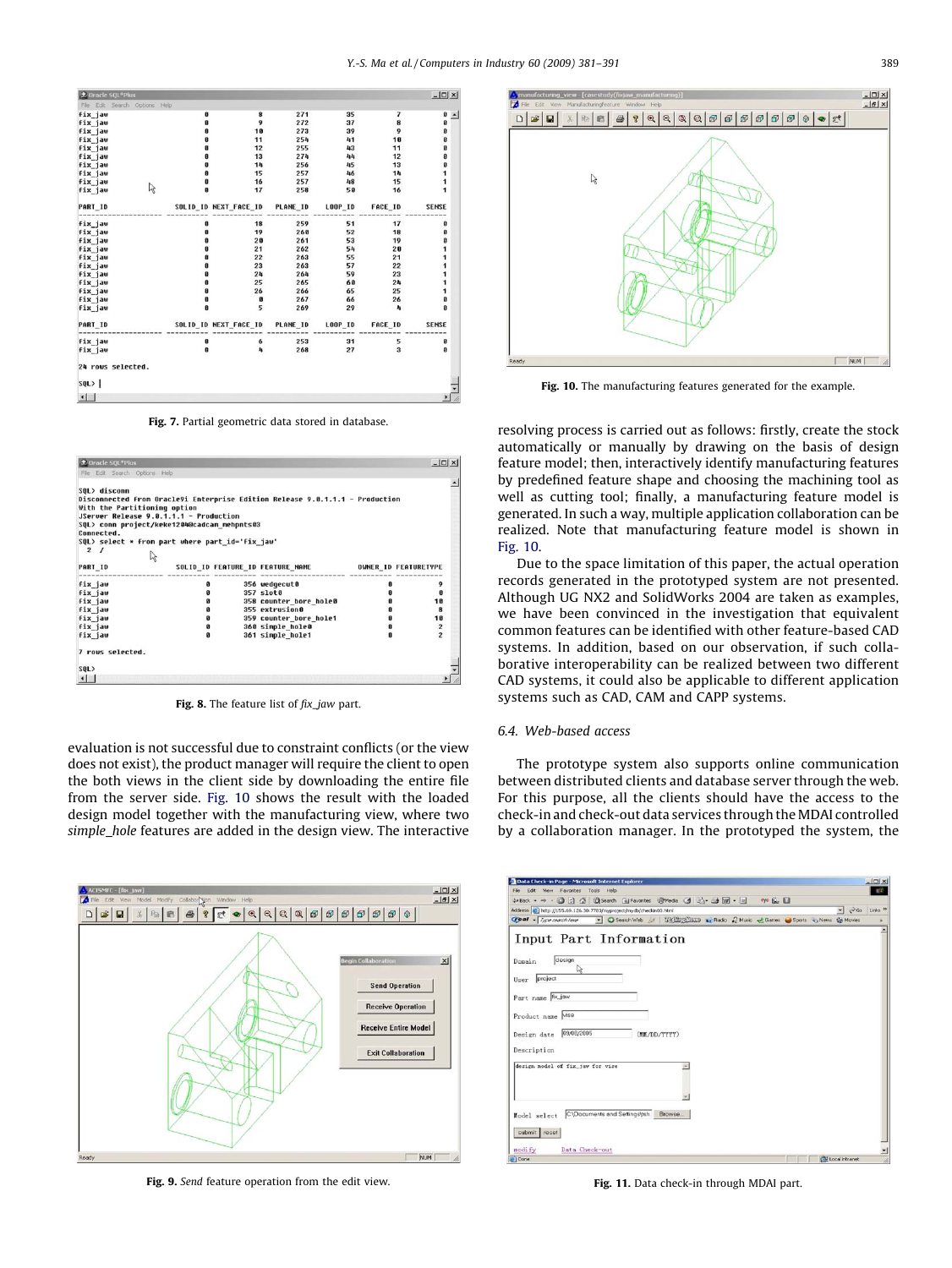<span id="page-9-0"></span>

Fig. 12. Data check-out through MDAI.

MDAI has been established adopting the ASP (active server page) technology. Apache has been used as the ''HTTP'' server to provide data communication service through the web. A security manager in the web server side is responsible for preventing unauthorized access.

Once the user has been successfully logged in after the security checking, the user can check in the product information. This procedure is illustrated in [Fig. 11.](#page-8-0) By specifying product related information, the 3D model can be uploaded to the server side. Then, on the server side, product manager will validate the model by different application view packages and finally check the information into the database.

If the user wants to check out the product information from the database, MDAI also provides database search and data check out functions. By specifying the search items, e.g. the product name, the search function will search in the database, after which the matching product with all its containing parts will be checked out. Finally, the user can download the file to the client side for further processing. This procedure is illustrated in Fig. 12.

# 7. Conclusions

In this paper, a new communication data structure, operation, has been defined to minimize the network information transfer load in collaborative engineering and to support nearly real time collaboration among multiple applications by incrementally transfer model modifications. The scenarios studied are based on the web-based, database-driven, and feature-oriented system architecture. The novelty of this research is the new mechanism via operations to address feature-level interoperability among multiple applications. The client–server architecture can provide shared access for multiple users. The proposed four-layer information model can integrate different applications with an associative finegrain product repository, and allow the manipulation of application-specific information with sub-models. The generic feature model provides an integrated and associated feature modeling framework for different application feature models. With the proposed operation-based synchronization and scalable database support, product engineering processes can be organized for multiple applications with flexibility and finer-level of granularity. A geometrical modeler has been incorporated into the system to provide lower level geometrical modeling service, with which feature geometric modeling can be realized. Through some preliminary case studies, it can be concluded that the proposed operation synchronization mechanism could be very useful for a prospective global collaborative engineering framework with the aid of a fine-grain feature-oriented product database.

#### References

- [1] Y. Li, Y. Lu, W. Liao, Z. Lin, Representation and share of part feature information in web-based parts library, Expert Systems with Applications 31 (4) (2006) 697– 704.
- [2] Industrial Automation Systems and Integration—Product Data Representation and Exchange—Part 1: Overview and Fundamental Principles, ISO 10303- 1:1994 (E), ISO, Geneva, 1994.
- [3] S. Szykman, R.D. Sriram, Design and implementation of the web-enabled nist design repository, ACM Transactions on Internet Technology 6 (1) (2006) 85–116.
- [4] Y.P. Zhang, An Internet based STEP data exchange framework for virtual enterprises, Computers in Industry 41 (2000) 51–63.
- [5] K. Rouibah, S. Ould-Ali, Dynamic data sharing and security in a collaborative product definition management system, Robotics and Computer-Integrated Manufacturing 23 (2) (2007) 217–233.
- [6] C.H. Wang, S.Y. Chou, Entities' representation modes and their communication effects in collaborative design for SMEs, International Journal of Manufacturing Technology 37 (5–6) (2008) 455–470.
- [7] W.D. Li, S.K. Ong, A.Y.C. Nee, Recognizing manufacturing features from a designby-feature model, Computer-Aided Design 34 (2002) 849–868.
- [8] A. Noort, G.F.M. Hoek, W.F. Bronsvoort, Integrating part and assembly modeling, Computer-Aided Design 34 (2002) 899–912.
- [9] W.F. Bronsvoort, A. Noort, Multiple-view feature modeling for integral product development, Computer-Aided Design 36 (10) (2004) 929–946.
- [10] Y.-S. Ma, T. Tong, Associative feature modeling for concurrent engineering integration, Computers in Industry 51 (2003) 51–71.
- [11] Y.-S. Ma, G.A. Britton, S.B. Tor, L.Y. Jin, Associative assembly design features: concept, implementation and application, International Journal of Advanced Manufacturing Technology 32 (5–6) (2007) 434–444.
- [12] G. Chen, Y.-S. Ma, G. Thimm, S.-H. Tang, Unified feature modeling scheme for the integration of CAD and CAx, Computer-Aided Design & Applications 1 (1–4) (2004) 595–602.
- [13] G. Chen, Y.-S. Ma, G. Thimm, S.-H. Tang, Knowledge-based reasoning in a unified feature modeling scheme, Computer-Aided Design & Applications 2 (1–4) (2005) 173–182.
- [14] Y. Shen, S.K. Ong, A.Y.C. Nee, Product information visualization and augmentation in collaborative design, Computer-Aided Design 40 (9) (2008) 963–974.
- [15] R. Bidarra, W.F. Bronsvoort, Semantic feature modeling, Computer-Aided Design 32 (2000) 201–225.
- [16] W.F. Bronsvoort, R. Bidarra, A. Noort, Semantic and multiple-view feature modeling: towards more meaningful product modeling, in: F. Kimura (Ed.), Geometric Modeling—Theoretical and Computational Basis towards Advanced CAD Applications, Kluwer Academic Publishers, Dordrecht, 2001, pp. 69–84.
- [17] W.D. Li, S.K. Ong, J.Y.H. Fuh, Y.S. Wong, Y.Q. Lu, A.Y.C. Nee, Feature-based design in a distributed and collaborative environment, Computer-Aided Design 36 (2004) 775–797.
- [18] J. Kim, S. Han, Encapsulation of geometric functions for ship structural CAD using a STEP database as native storage, Computer-Aided Design 35 (2003) 1161–1170.
- [19] CAD/CAM-E website. [http://www.cadcam-e.com/.](http://www.cadcam-e.com/) [20] OPENDXM overview. [http://www.haitec.de/HAISite/haisite.nsf/ContentByKey/](http://www.haitec.de/HAISite/haisite.nsf/ContentByKey/EMXH55LFC8-EN-P)
- [EMXH55LFC8-EN-P](http://www.haitec.de/HAISite/haisite.nsf/ContentByKey/EMXH55LFC8-EN-P).
- [21] G. Chryssolouris, D. Mavrikios, M. Pappas, A. Web, Virtual Reality Based Paradigm for Collaborative Management and Verification of Design Knowledge, Methods and Tools for Effective Knowledge Life-Cycle-Management, Springer, Berlin, 2008, pp. 91–105.
- [22] C.J. Date, H. Darwen, Foundation for Future Database Systems: The Third Manifesto, Addison-Wesley, 2000.
- [23] Y.-S. Ma, S.-H. Tang, G. Chen, A fine-grain and feature-oriented product database for collaborative engineering, in: W.D. Li, S.K. Ong, A.Y.C. Nee, C.A. McMahon (Eds.), Collaborative Product Design & Manufacturing Methodologies and Applications, Springer, England, 2007, pp. 109–136.
- [24] ISO, Industrial Automation Systems and Integration—Product Data Representation and Exchange—Part 11: Description Methods: The EXPRESS Language Reference Manual, ISO 10303-11:1994 (E), Geneva, 1994.
- [25] G. Chen, Y.-S. Ma, G. Thimm, S.-H. Tang, Associations in a unified feature modeling scheme, ASME Transactions: Journal of Computing & Information Science in Engineering 6 (2) (2006) 114–126.
- [26] G. Chen, Y.-S. Ma, G. Thimm, Change propagation algorithm in a unified feature modeling scheme, Computers in Industry 59 (2–3) (2008) 110–118.
- J.-Y. Chen, Y.-S. Ma, C.L. Wang, C.K. Au, Collaborative design environment with multiple CAD systems, Computer-Aided Design & Applications 2 (1–4) (2005) 367–376.
- [28] S.-H. Tang, Y.-S. Ma, G. Chen, A web-based collaborative feature modeling system framework, in: Proceedings of the 34th International MATADOR Conference, 2004, pp. 31–36.
- [29] W. Shen, Q. Hao, S. Wang, Y. Li, H. Ghenniwa, An agent-based service-oriented integration architecture for collaborative intelligent manufacturing, Robotics and Computer-Integrated Manufacturing 23 (3) (2007) 315–325.
- [30] ORACLE online documentation. Available at: [http://www.oracle.com.](http://www.oracle.com/)
- [31] X.F. Zha, R.D. Sriram, M.G. Fernandez, F. Mistree, Knowledge-intensive collaborative decision support for design processes: a hybrid decision support model and agent, Computers in Industry 59 (9) (2008) 905–922.